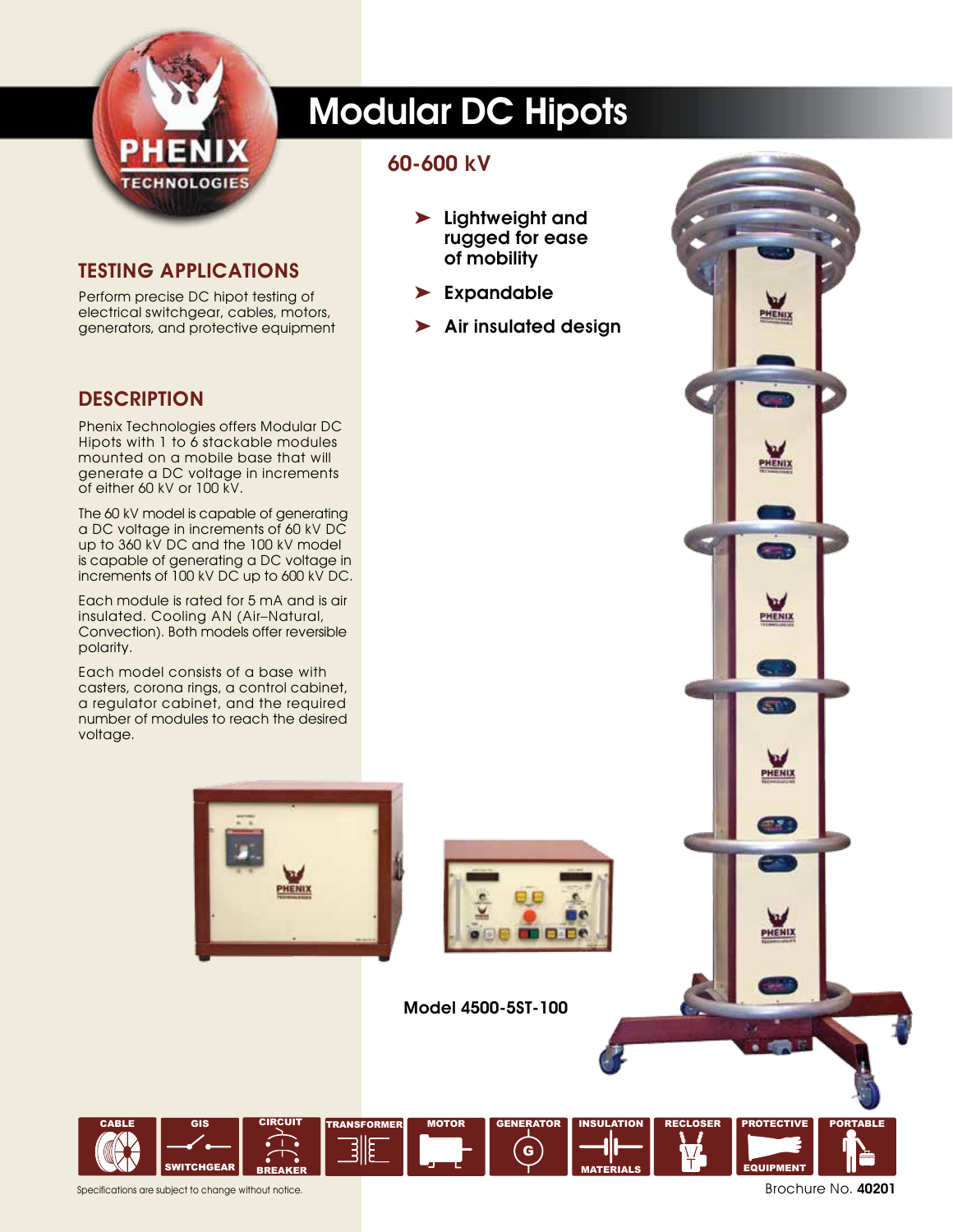### SAFETY and DESIGN FEATURES

- Stackable modules utilizing unique spring loaded contact design
- No wires between modules
- Expandable from 60 kV DC to 360 kV DC or 100 kV DC to 600 kV DC
- Reversible polarity
- Zero Start interlock
- External interlock provision
- Motorized control of output voltage
- Multi-range digital metering
- Guard circuit to eliminate stray leakage current from specimen under test
- Ripple <5%
- Two copies of operation/maintenance manual

### **OPTIONS**

- Input power cable (length and receptacle required to be specified)
- Computerized controls
- Discharge device
- HV series resistor
- Ground stick
- Discharge stick
- Reusable shipping containers



### ENVIRONMENTAL CONDITIONS

- 10-40°C, indoor/outdoor in fair weather
- Humidity <95% non-condensing
- Altitude <3000 ft (1000 meters)



Model GS100-2 Ground Stick, 2-piece design, with a 25' (8 m) ground lead



#### Discharge Stick

Model DS100-2 Discharge Stick (100 kV, 100 kΩ, 50 kJ), 2-piece design, with a 25' (8 m) ground lead

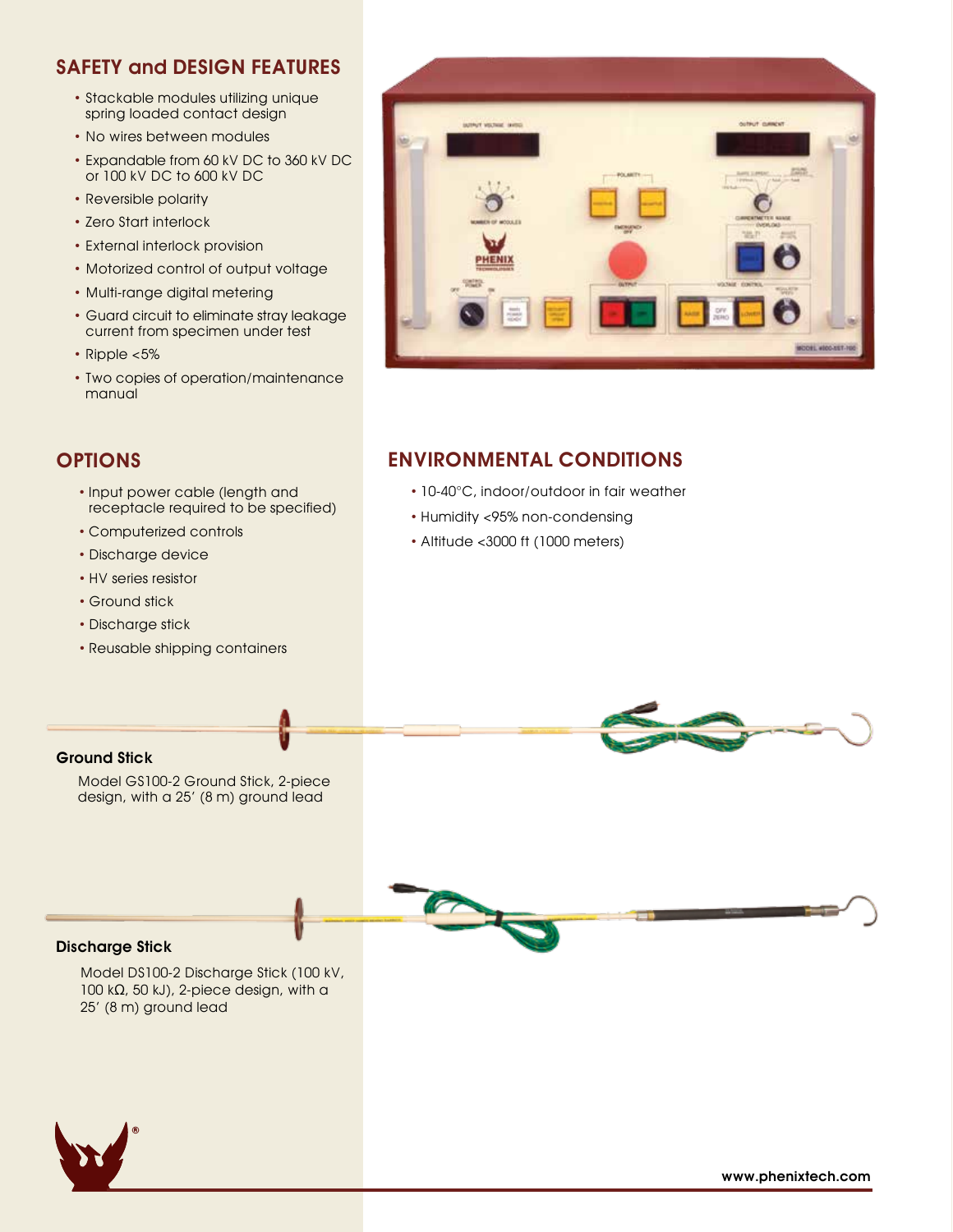## Modular DC Hipots 60-600 kV

|                            | <b>MODEL</b>             | 460-5ST-60                                                                        | 4120-5ST-60    | 4180-5ST-60      | 4240-5ST-60     | 4300-5ST-60       | 4360-5ST-60     |  |
|----------------------------|--------------------------|-----------------------------------------------------------------------------------|----------------|------------------|-----------------|-------------------|-----------------|--|
| <b>INPUT</b>               | Voltage / Current        | 208-240 V, 2.5 A                                                                  | 208-240 V, 5 A | 208-240 V, 7.5 A | 208-240 V, 10 A | 208-240 V, 12.5 A | 208-240 V, 15 A |  |
|                            | Frequency                | 50/60 Hz                                                                          | 50/60 Hz       | 50/60 Hz         | 50/60 Hz        | 50/60 Hz          | 50/60 Hz        |  |
| <b>LIALINO</b>             | Power                    | 300 W                                                                             | 600 W          | 900 W            | 1200 W          | 1500 W            | 1800 W          |  |
|                            | Voltage / Current        | 60 kV, 5 mA                                                                       | 120 kV, 5 mA   | 180 kV, 5 mA     | 240 kV, 5 mA    | 300 kV, 5 mA      | 360 kV, 5 mA    |  |
|                            | Ripple                   | $< 5\%$                                                                           |                |                  |                 |                   |                 |  |
| ပ္က                        | Polarity                 | reversible                                                                        |                |                  |                 |                   |                 |  |
| <b>DUTY</b><br>CYCLE       | Capacitive Loads         | 30 minutes ON / 60 minutes OFF at full rated output                               |                |                  |                 |                   |                 |  |
|                            | <b>Resistive Loads</b>   | 5 minutes ON / 15 minutes OFF at full rated output                                |                |                  |                 |                   |                 |  |
| METERING<br><b>DIGITAL</b> | Type / Accuracy          | 4 1/2 digit, +/-(0.8% of reading +0.2% of range +LSD)                             |                |                  |                 |                   |                 |  |
|                            | Voltmeter Range(s)       | 0-60 kV                                                                           | 0-120 kV       | 0-180 kV         | 0-240 kV        | 0-300 kV          | 0-360 kV        |  |
|                            | Currentmeter<br>Range(s) | 199.99 $\mu$ A / 1.9999 mA / 5.000 mA (Guarded Return) 5.000 mA (Grounded Return) |                |                  |                 |                   |                 |  |

| <b>TUPUT</b>                | Voltage / Current        |                          | 208-240 V, 2.5 A                                    |                                                                              | 208-240 V, 5 A                                                | 208-240 V, 7.5 A                                   | 208-240 V, 10 A                                          | [208-240 V, 12.5 A] 208-240 V, 15 A |                                      |  |
|-----------------------------|--------------------------|--------------------------|-----------------------------------------------------|------------------------------------------------------------------------------|---------------------------------------------------------------|----------------------------------------------------|----------------------------------------------------------|-------------------------------------|--------------------------------------|--|
|                             | Frequency                |                          | 50/60 Hz                                            |                                                                              | 50/60 Hz                                                      | 50/60 Hz                                           | 50/60 Hz                                                 | 50/60 Hz                            | 50/60 Hz                             |  |
| <b>DC OUTPUT</b>            | Power                    |                          | 300 W                                               |                                                                              | 600 W                                                         | 900 W                                              | 1200 W                                                   | 1500 W                              | 1800 W                               |  |
|                             | Voltage / Current        |                          | 60 kV, 5 mA                                         |                                                                              | 120 kV, 5 mA                                                  | 180 kV, 5 mA                                       | 240 kV, 5 mA                                             | 300 kV, 5 mA                        | 360 kV, 5 mA                         |  |
|                             | Ripple<br>Polarity       |                          | $<5\%$<br>reversible                                |                                                                              |                                                               |                                                    |                                                          |                                     |                                      |  |
|                             |                          |                          |                                                     |                                                                              |                                                               |                                                    |                                                          |                                     |                                      |  |
| CYCLE<br><b>DUTY</b>        | Capacitive Loads         |                          | 30 minutes ON / 60 minutes OFF at full rated output |                                                                              |                                                               |                                                    |                                                          |                                     |                                      |  |
|                             | <b>Resistive Loads</b>   |                          |                                                     |                                                                              |                                                               | 5 minutes ON / 15 minutes OFF at full rated output |                                                          |                                     |                                      |  |
|                             | Type / Accuracy          |                          |                                                     |                                                                              | 4 1/2 digit, +/-(0.8% of reading +0.2% of range +LSD)         |                                                    |                                                          |                                     |                                      |  |
| <b>DIGITAL<br/>METERING</b> | Voltmeter Range(s)       |                          | 0-60 kV                                             |                                                                              | 0-120 kV                                                      | 0-180 kV                                           | 0-240 kV                                                 | 0-300 kV                            | 0-360 kV                             |  |
|                             | Currentmeter<br>Range(s) |                          |                                                     | 199.99 µA / 1.9999 mA / 5.000 mA (Guarded Return) 5.000 mA (Grounded Return) |                                                               |                                                    |                                                          |                                     |                                      |  |
|                             |                          |                          |                                                     |                                                                              |                                                               |                                                    |                                                          |                                     |                                      |  |
|                             | <b>MODEL</b>             |                          | 4100-5ST-100                                        |                                                                              |                                                               | 4200-5ST-100   4300-5ST-100                        | 4400-5ST-100                                             |                                     | 4500-5ST-100   4600-5ST-100          |  |
| <b>INPUT</b>                | Voltage / Current        |                          | 208-240 V, 2.75 A                                   |                                                                              | 208-240 V, 5.5 A                                              | 208-240 V, 8.25 A                                  | 208-240 V, 11 A                                          |                                     | 208-240 V, 13.75 A 208-240 V, 16.5 A |  |
|                             | Frequency                |                          | 50/60 Hz                                            |                                                                              | 50/60 Hz                                                      | 50/60 Hz                                           | 50/60 Hz                                                 | 50/60 Hz                            | 50/60 Hz                             |  |
| <b>DC OUTPUT</b>            |                          | 500 W<br>Power           |                                                     |                                                                              | 1000W                                                         | 1500 W                                             | 2000 W                                                   | 2500 W                              | 3000 W                               |  |
|                             | Voltage / Current        |                          | 100 kV, 5 mA                                        | 200 kV, 5 mA<br>300 kV, 5 mA<br>400 kV, 5 mA<br>500 kV, 5 mA<br>600 kV, 5 mA |                                                               |                                                    |                                                          |                                     |                                      |  |
|                             | Ripple<br>Polarity       |                          |                                                     | 5%<br>reversible                                                             |                                                               |                                                    |                                                          |                                     |                                      |  |
|                             | Capacitive Loads         |                          |                                                     |                                                                              | 30 minutes ON / 60 minutes OFF at full rated output           |                                                    |                                                          |                                     |                                      |  |
| <b>DUTY</b><br>CYCLE        | <b>Resistive Loads</b>   |                          |                                                     | 5 minutes ON / 15 minutes OFF at full rated output                           |                                                               |                                                    |                                                          |                                     |                                      |  |
|                             | Type / Accuracy          |                          |                                                     |                                                                              | 4 1/2 digit, +/-(0.8% of reading +0.2% of range +LSD)         |                                                    |                                                          |                                     |                                      |  |
| <b>DIGITAL<br/>METERING</b> | Voltmeter Range(s)       |                          | 0-100 kV                                            |                                                                              | 0-200 kV                                                      | 0-300 kV                                           | 0-400 kV                                                 | 0-500 kV                            | 0-600 kV                             |  |
|                             |                          | Currentmeter<br>Range(s) |                                                     | 199.99 µA / 1.9999 mA / 5.000 mA (Guarded Return) 5.000 mA (Grounded Return) |                                                               |                                                    |                                                          |                                     |                                      |  |
|                             |                          |                          |                                                     |                                                                              |                                                               |                                                    |                                                          |                                     |                                      |  |
|                             |                          |                          | Controls                                            |                                                                              |                                                               | Single 60 kV HV Module Single 100 kV HV Module     |                                                          | Regulator                           | <b>Base</b>                          |  |
|                             | Length                   |                          | 21" (533 mm)                                        |                                                                              | 16" (406 mm)                                                  | 17" (432 mm)                                       |                                                          | 24" (610 mm)                        | 56" (1422 mm)                        |  |
|                             | Width                    |                          | 18" (457 mm)                                        | 16" (406 mm)                                                                 |                                                               | 17" (432 mm)                                       |                                                          | 20" (508 mm)                        | 56" (1422 mm)                        |  |
|                             | Height                   |                          | 12" (305 mm)                                        |                                                                              | 22" (559 mm)                                                  | 27" (686 mm)                                       |                                                          | 20" (508 mm)                        | 12" (305 mm)                         |  |
| DIMENSIONS<br>& WEIGHTS     | Weight                   |                          | 40 lbs (18 kgs)                                     | 75 lbs (34 kgs)                                                              |                                                               | 110 lbs (50 kgs)                                   |                                                          | 175 lbs (79 kgs)                    | 100 lbs (45 kgs)                     |  |
|                             |                          |                          |                                                     |                                                                              |                                                               |                                                    |                                                          |                                     |                                      |  |
|                             |                          |                          |                                                     |                                                                              | Input Power Cable<br>Power Interconnect<br>Meter Interconnect | <b>CABLES INCLUDED</b><br>Control Interconnect     | optional<br>$50'$ (15 m)<br>$50'$ (15 m)<br>$50'$ (15 m) |                                     |                                      |  |
| +1.301.746.8118             |                          |                          |                                                     |                                                                              |                                                               |                                                    |                                                          |                                     |                                      |  |

|                                   |        | Controls        |                 | Single 60 kV HV Module Single 100 kV HV Module | Regulator        | Base             |
|-----------------------------------|--------|-----------------|-----------------|------------------------------------------------|------------------|------------------|
| <b>MENSIONS</b><br>WEIGHTS<br>듦 ∾ | Length | $21''$ (533 mm) | 16" (406 mm)    | 17" (432 mm)                                   | 24" (610 mm)     | 56" (1422 mm)    |
|                                   | Width  | 18" (457 mm)    | $16''$ (406 mm) | $17''$ (432 mm)                                | 20" (508 mm)     | 56" (1422 mm)    |
|                                   | Height | 12" (305 mm)    | 22" (559 mm)    | $27''$ (686 mm)                                | 20" (508 mm)     | 12" (305 mm)     |
|                                   | Weight | 40 lbs (18 kgs) | 75 lbs (34 kgs) | 110 lbs (50 kgs)                               | 175 lbs (79 kgs) | 100 lbs (45 kgs) |

# CABLES INCLUDED

| Input Power Cable    | optional     |
|----------------------|--------------|
| Power Interconnect   | $50'$ (15 m) |
| Meter Interconnect   | $50'$ (15 m) |
| Control Interconnect | $50'$ (15 m) |